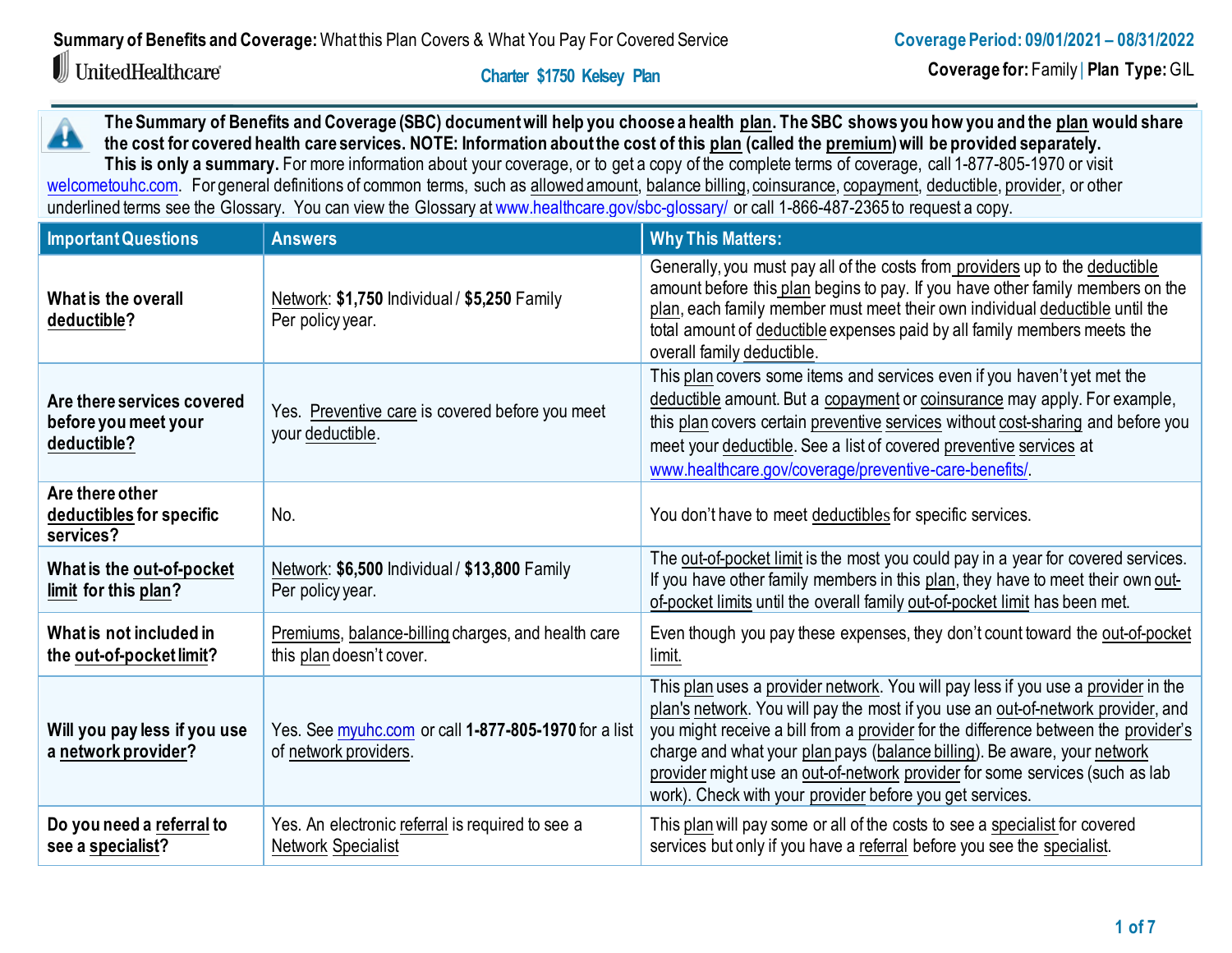

All **copayment** and **coinsurance** costs shown in this chart are after your **deductible** has been met, if a **deductible** applies.

|                                                                 | <b>Services You May Need</b>                        | <b>What You Will Pay</b>                                                                                               |                                                                     |                                                                                                                                                                                                                                                                                                                           |  |
|-----------------------------------------------------------------|-----------------------------------------------------|------------------------------------------------------------------------------------------------------------------------|---------------------------------------------------------------------|---------------------------------------------------------------------------------------------------------------------------------------------------------------------------------------------------------------------------------------------------------------------------------------------------------------------------|--|
| <b>Common</b><br><b>Medical Event</b>                           |                                                     | <b>Network Provider</b><br>(You will pay the least)                                                                    | <b>Non-Network</b><br><b>Provider</b><br>(You will pay the<br>most) | <b>Limitations, Exceptions, &amp; Other Important</b><br><b>Information</b>                                                                                                                                                                                                                                               |  |
| If you visit a<br>health care<br>provider's office<br>or clinic | Primary care visit to treat an<br>injury or illness | First 4 visits per year*:<br>\$45 copay per visit,<br>deductible does not apply.<br>After 4 visits:<br>20% coinsurance | Not Covered                                                         | Virtual visits (Telehealth) - \$25 copay per visit by a<br>Designated Virtual Network Provider, deductible<br>does not apply.<br>If you receive services in addition to office visit,<br>additional copays, deductibles or coinsurance may<br>apply e.g. surgery.<br>*4 visits includes both primary care and specialist. |  |
|                                                                 | Specialist visit                                    | First 4 visits per year*:<br>\$65 copay per visit,<br>deductible does not apply.<br>After 4 visits:<br>20% coinsurance | <b>Not Covered</b>                                                  | If you receive services in addition to office visit,<br>additional copays, deductibles or coinsurance may<br>apply e.g. surgery.<br>*4 visits includes both primary care and specialist.                                                                                                                                  |  |
|                                                                 | Preventive care/screening/<br>immunization          | No Charge                                                                                                              | Not Covered                                                         | You may have to pay for services that aren't<br>preventive. Ask your provider if the services needed<br>are preventive. Then check what your plan will pay<br>for.                                                                                                                                                        |  |
| If you have a test                                              | Diagnostic test (x-ray, blood<br>work)              | 20% coinsurance                                                                                                        | <b>Not Covered</b>                                                  | Office and Independent Labs paid at 100%                                                                                                                                                                                                                                                                                  |  |
|                                                                 | Imaging (CT/PET scans, MRIs)                        | 20% coinsurance                                                                                                        | <b>Not Covered</b>                                                  | None                                                                                                                                                                                                                                                                                                                      |  |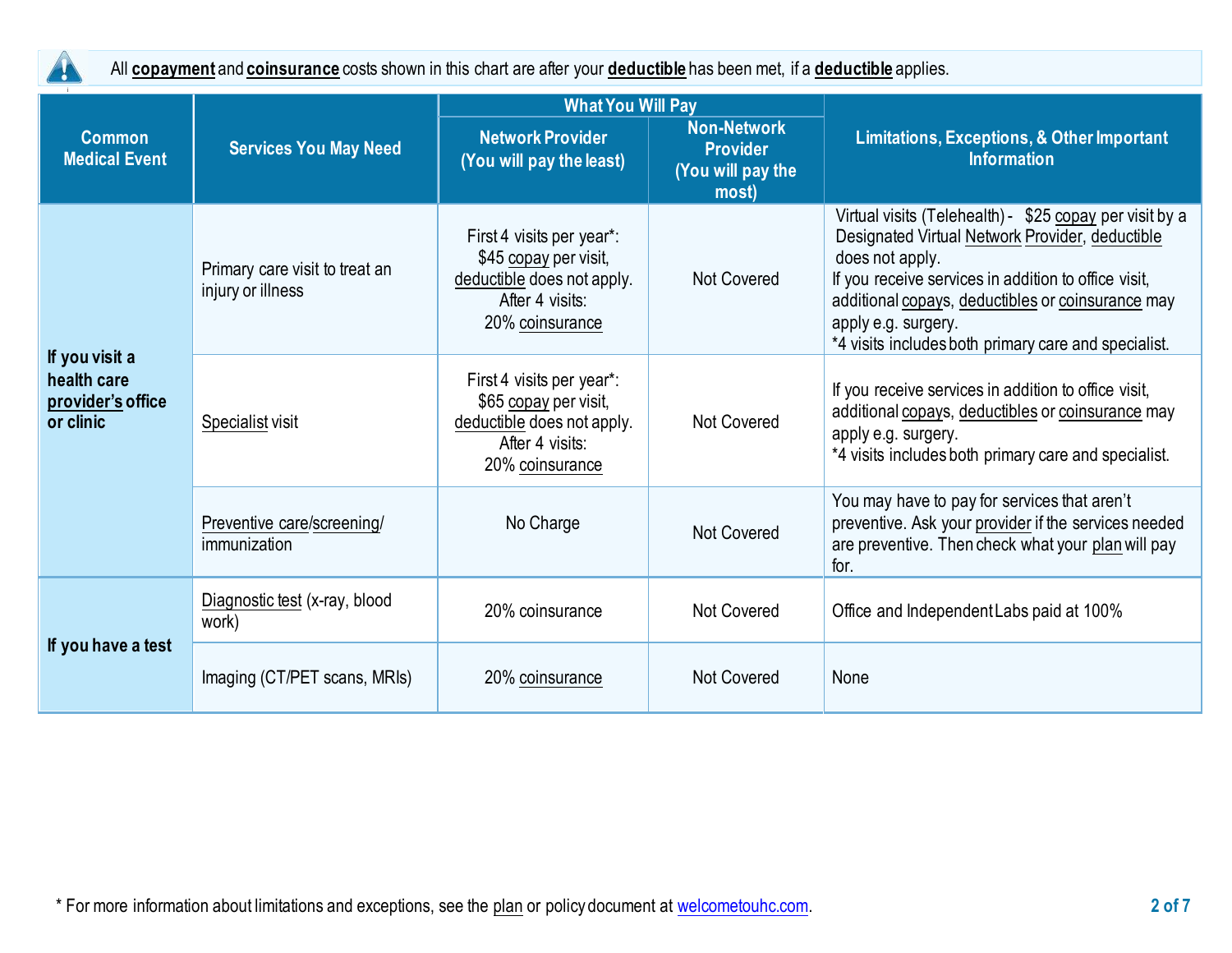|                                                                                   | <b>Services You May Need</b>                      | <b>What You Will Pay</b>                                                                                          |                                                                     |                                                                                                                                                                                                                                                                                                                     |  |
|-----------------------------------------------------------------------------------|---------------------------------------------------|-------------------------------------------------------------------------------------------------------------------|---------------------------------------------------------------------|---------------------------------------------------------------------------------------------------------------------------------------------------------------------------------------------------------------------------------------------------------------------------------------------------------------------|--|
| <b>Common</b><br><b>Medical Event</b>                                             |                                                   | <b>Network Provider</b><br>(You will pay the least)                                                               | <b>Non-Network</b><br><b>Provider</b><br>(You will pay the<br>most) | <b>Limitations, Exceptions, &amp; Other Important</b><br><b>Information</b>                                                                                                                                                                                                                                         |  |
|                                                                                   | Tier 1 - Your Lowest Cost Option                  | Retail:<br>\$25 copay, deductible does<br>not apply.<br>Mail-Order:<br>\$50 copay, deductible does<br>not apply.  | <b>Not Covered</b>                                                  | Provider means pharmacy for purposes of this<br>section.<br>Retail: Up to a 31 day supply.<br>Mail-Order: Up to a 90 day supply.<br>You may need to obtain certain drugs, including                                                                                                                                 |  |
| If you need drugs<br>to treat your<br>illness or<br>condition<br>More information | Tier 2 - Your Mid-Range Cost<br>Option            | Retail:<br>\$55 copay, deductible does<br>not apply.<br>Mail-Order:<br>\$110 copay, deductible<br>does not apply. | <b>Not Covered</b>                                                  | certain specialty drugs, from a pharmacy designated<br>by us.<br>Certain drugs may have a preauthorization<br>requirement or may result in a higher cost.<br>If you use a non-network pharmacy (including a mail<br>order pharmacy), you may be responsible for any<br>amount over the allowed amount.              |  |
| about prescription<br>drug coverage is<br>available at<br>welcometouhc.com        | Tier 3 - Your Mid-Range Cost<br>Option            | Retail:<br>\$80 copay, deductible does<br>not apply.<br>Mail-Order:<br>\$160 copay, deductible<br>does not apply. | <b>Not Covered</b>                                                  | Certain preventive medications (including certain<br>contraceptives) are covered at No Charge.<br>See the website listed for information on drugs<br>covered by your plan. Not all drugs are covered.<br>You may be required to use a lower-cost drug(s)<br>prior to benefits under your policy being available for |  |
|                                                                                   | Specialty drugs - Your Highest<br>Cost Option     | Retail:<br>\$255 copay, deductible<br>does not apply.<br>Mail-Order:<br><b>Not Covered</b>                        | <b>Not Covered</b>                                                  | certain prescribed drugs.<br>If a dispensed drug has a chemically equivalent drug<br>at a lower tier, the cost difference between drugs in<br>addition to any applicable copay and/or coinsurance<br>may be applied.                                                                                                |  |
| If you have<br>outpatient surgery                                                 | Facility fee (e.g., ambulatory<br>surgery center) | 20% coinsurance                                                                                                   | <b>Not Covered</b>                                                  | None                                                                                                                                                                                                                                                                                                                |  |
|                                                                                   | Physician/surgeon fees                            | 20% coinsurance                                                                                                   | <b>Not Covered</b>                                                  | None                                                                                                                                                                                                                                                                                                                |  |
| If you need<br>immediate medical                                                  | Emergency room care                               | \$300 copay per visit, then<br>20% coinsurance                                                                    | \$300 copay per visit,<br>then *20% coinsurance                     | *Network deductible applies                                                                                                                                                                                                                                                                                         |  |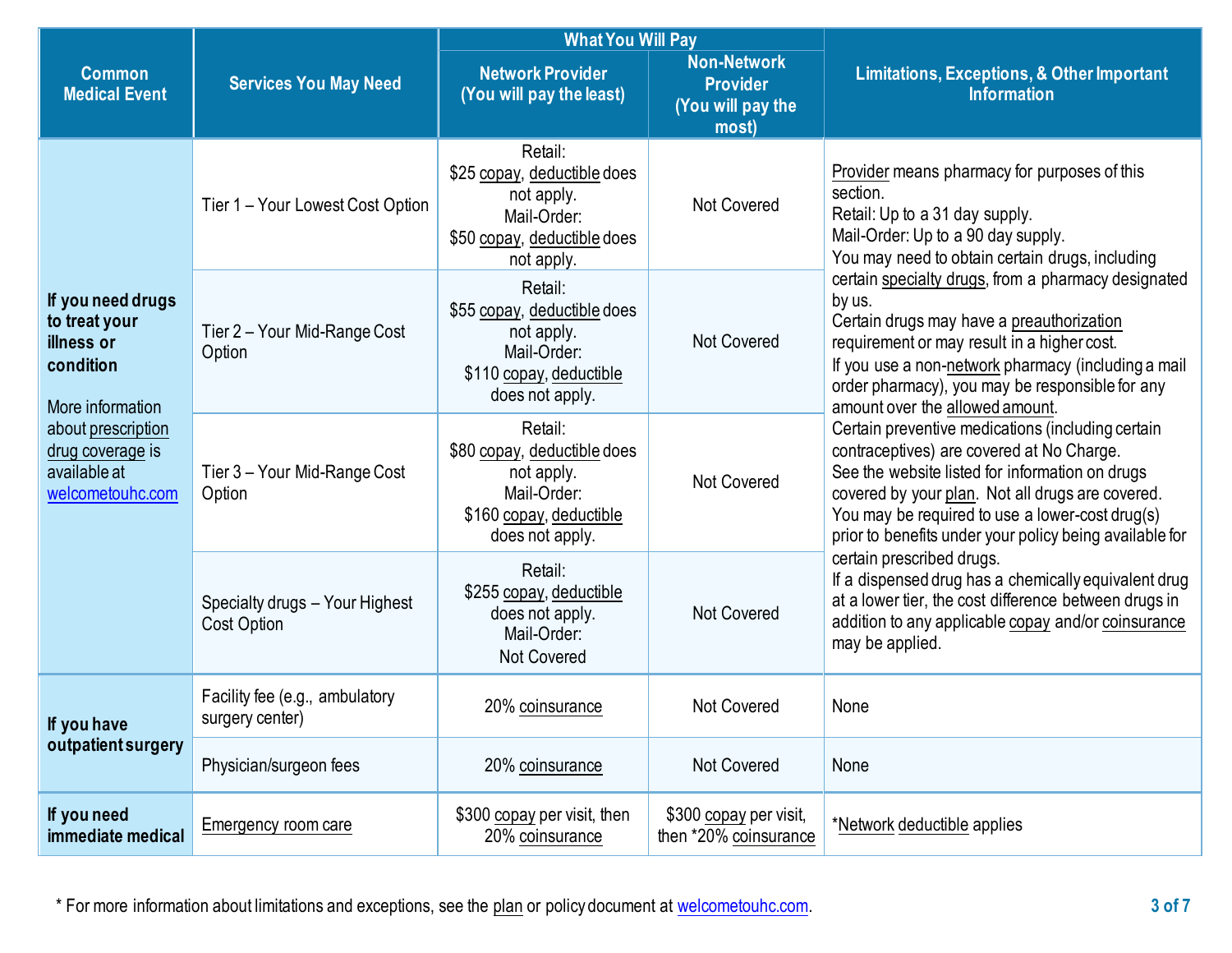|                                                                                       |                                              | <b>What You Will Pay</b>                                                                                            |                                                                     |                                                                                                                                            |  |
|---------------------------------------------------------------------------------------|----------------------------------------------|---------------------------------------------------------------------------------------------------------------------|---------------------------------------------------------------------|--------------------------------------------------------------------------------------------------------------------------------------------|--|
| <b>Common</b><br><b>Medical Event</b>                                                 | <b>Services You May Need</b>                 | <b>Network Provider</b><br>(You will pay the least)                                                                 | <b>Non-Network</b><br><b>Provider</b><br>(You will pay the<br>most) | <b>Limitations, Exceptions, &amp; Other Important</b><br><b>Information</b>                                                                |  |
| attention                                                                             | Emergency medical<br>transportation          | 20% coinsurance                                                                                                     | *20% coinsurance                                                    | *Network deductible applies                                                                                                                |  |
|                                                                                       | Urgent care                                  | First visits per year:<br>\$85 copay per visit,<br>deductible does not apply.<br>After 1 visits:<br>20% coinsurance | Not Covered                                                         | If you receive services in addition to Urgent care<br>visit, additional copays, deductibles, or coinsurance<br>may apply e.g. surgery.     |  |
| If you have a<br>hospital stay                                                        | Facility fee (e.g., hospital room)           | \$200 copay per admission,<br>up to a maximum of \$1,000<br>per admission, then<br>20% coinsurance                  | <b>Not Covered</b>                                                  | None                                                                                                                                       |  |
|                                                                                       | Physician/surgeon fees                       | 20% coinsurance                                                                                                     | <b>Not Covered</b>                                                  | None                                                                                                                                       |  |
| If you need mental<br>health, behavioral<br>health, or<br>substance abuse<br>services | Outpatient services                          | \$65 copay per visit,<br>deductible does not apply.                                                                 | <b>Not Covered</b>                                                  | Network Partial hospitalization/intensive outpatient<br>treatment: 20% coinsurance, deductible does not<br>apply.                          |  |
|                                                                                       | Inpatient services                           | \$200 copay per admission,<br>up to a maximum of $$1,000$<br>per admission, then<br>20% coinsurance                 | Not Covered                                                         | None                                                                                                                                       |  |
| If you are<br>pregnant                                                                | Office visits                                | No Charge                                                                                                           | <b>Not Covered</b>                                                  | Cost sharing does not apply for preventive services.<br>Depending on the type of service a copayment,                                      |  |
|                                                                                       | Childbirth/delivery professional<br>services | 20% coinsurance                                                                                                     | Not Covered                                                         | coinsurance or deductible may apply. Maternity care<br>may include tests and services described elsewhere<br>in the SBC (i.e. ultrasound.) |  |
|                                                                                       | Childbirth/delivery facility<br>services     | \$200 copay per admission,<br>up to a maximum of $$1,000$<br>per admission, then<br>20% coinsurance                 | Not Covered                                                         | None                                                                                                                                       |  |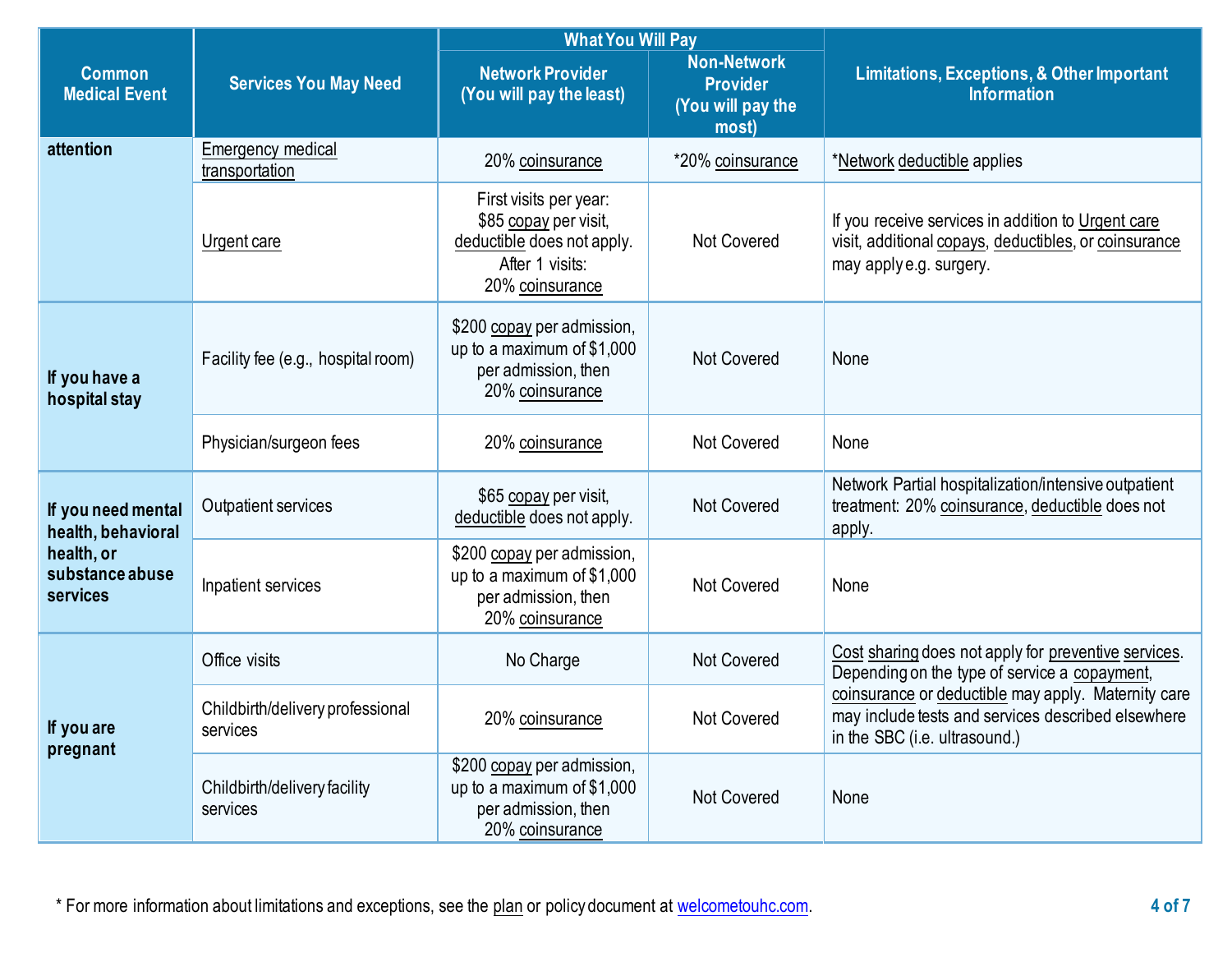|                                                                         | <b>Services You May Need</b>   | <b>What You Will Pay</b>                                                                                                                  |                                                                     |                                                                                                                                  |  |
|-------------------------------------------------------------------------|--------------------------------|-------------------------------------------------------------------------------------------------------------------------------------------|---------------------------------------------------------------------|----------------------------------------------------------------------------------------------------------------------------------|--|
| <b>Common</b><br><b>Medical Event</b>                                   |                                | <b>Network Provider</b><br>(You will pay the least)                                                                                       | <b>Non-Network</b><br><b>Provider</b><br>(You will pay the<br>most) | <b>Limitations, Exceptions, &amp; Other Important</b><br><b>Information</b>                                                      |  |
| If you need help<br>recovering or have<br>other special<br>health needs | Home health care               | 20% coinsurance                                                                                                                           | <b>Not Covered</b>                                                  | Limited to 60 visits per policy year.                                                                                            |  |
|                                                                         | <b>Rehabilitation services</b> | Physical, Occupational and<br>speech:<br>\$45 copay per visit,<br>deductible does not apply.<br>Cardiac and Pulmonary:<br>20% coinsurance | <b>Not Covered</b>                                                  | Limits per policy year: Physical/Occupational/<br>Speech: combined limit 50 visits; Cardiac: 36 visits;<br>Pulmonary: 20 visits. |  |
|                                                                         | Habilitative services          | Physical, Occupational and<br>speech:<br>\$45 copay per visit,<br>deductible does not apply.<br>Cardiac and Pulmonary:<br>20% coinsurance | Not Covered                                                         | Services are provided under and limits are combined<br>with Rehabilitation Services above.                                       |  |
|                                                                         | Skilled nursing care           | 20% coinsurance                                                                                                                           | <b>Not Covered</b>                                                  | Limited to 25 days per policy year (combined with<br>inpatient rehabilitation).                                                  |  |
|                                                                         | Durable medical equipment      | 20% coinsurance                                                                                                                           | Not Covered                                                         | Covers 1 per type of DME (including<br>repair/replacement) every 3 years.                                                        |  |
|                                                                         | Hospice services               | No Charge                                                                                                                                 | <b>Not Covered</b>                                                  | None                                                                                                                             |  |
| If your child needs<br>dental or eye care                               | Children's eye exam            | <b>Not Covered</b>                                                                                                                        | <b>Not Covered</b>                                                  | No coverage for Children's eye exams.                                                                                            |  |
|                                                                         | Children's glasses             | <b>Not Covered</b>                                                                                                                        | <b>Not Covered</b>                                                  | No coverage for Children's glasses.                                                                                              |  |
|                                                                         | Children's dental check-up     | Not Covered                                                                                                                               | <b>Not Covered</b>                                                  | No coverage for Children's Dental check-up.                                                                                      |  |

\* For more information about limitations and exceptions, see the plan or policy document at [welcometouhc.com.](http://www.welcometouhc.com/) **5 of 7**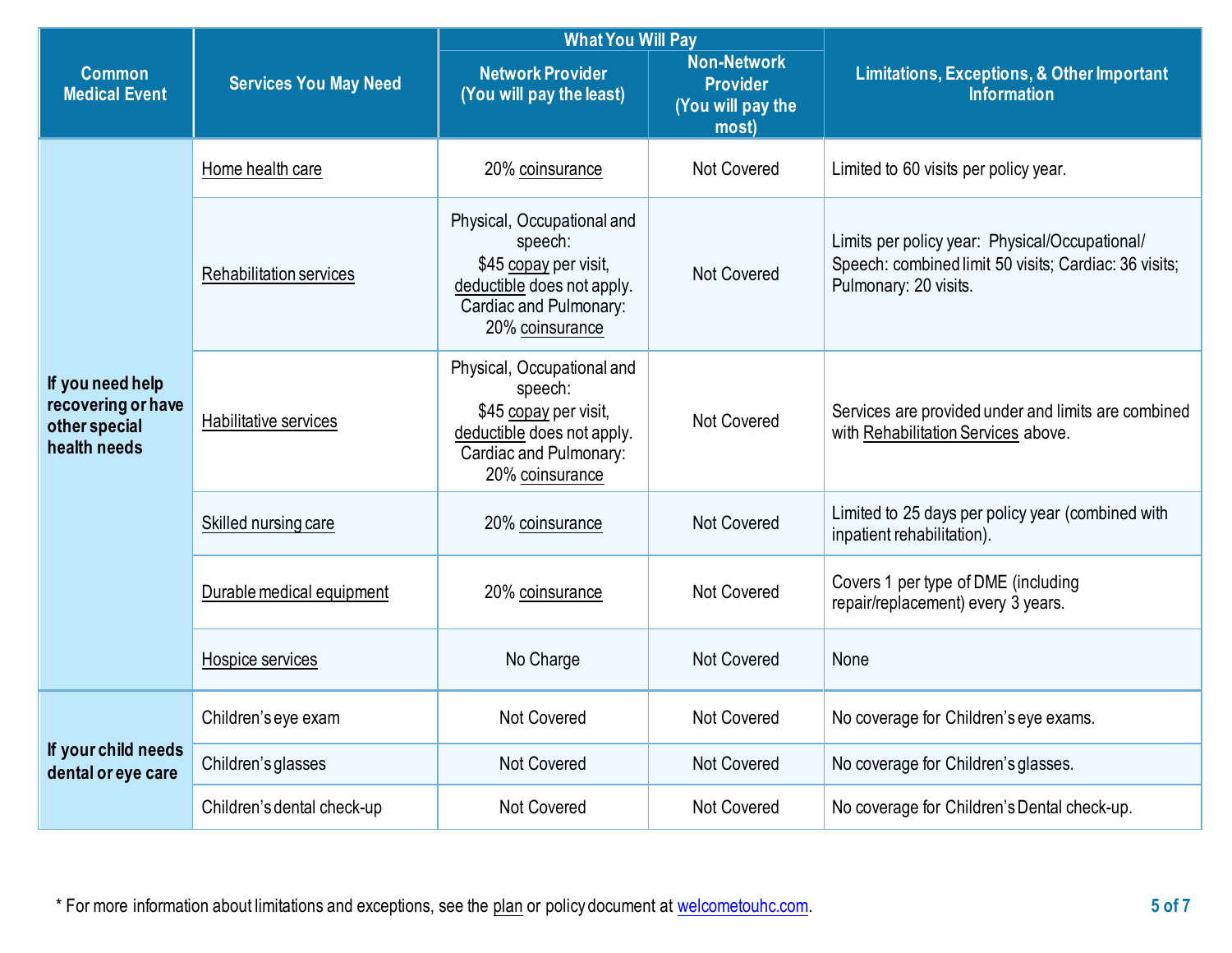## **Excluded Services & Other Covered Services:**

| Services Your Plan Generally Does NOT Cover (Check your policy or plan document for more information and a list of any other excluded services.) |                                                                                                     |                                                                                                                                  |  |  |  |
|--------------------------------------------------------------------------------------------------------------------------------------------------|-----------------------------------------------------------------------------------------------------|----------------------------------------------------------------------------------------------------------------------------------|--|--|--|
| Acupuncture<br>Bariatric surgery<br>Cosmetic surgery<br>Dental care<br>Glasses                                                                   | Infertility treatment<br>Long-term care<br>Non-emergency care when travelling outside -<br>the U.S. | Private duty nursing<br>Routine eye care<br>Routine foot care - Except as covered for<br><b>Diabetes</b><br>Weight loss programs |  |  |  |
| Other Covered Services (Limitations may apply to these services. This isn't a complete list. Please see your plan document.)                     |                                                                                                     |                                                                                                                                  |  |  |  |
| Chiropractic (Manipulative care) – 13 visits per<br>policy year                                                                                  | Hearing aids - \$1,000 per policy year                                                              |                                                                                                                                  |  |  |  |

Your Rights to Continue Coverage: There are agencies that can help if you want to continue your coverage after it ends. The contact information for those agencies is: U.S. Department of Labor, Employee Benefits Security Administration at 1-866-444-3272 or [www.dol.gov/ebsa,](http://www.dol.gov/ebsa) or the U.S. Department of Health and Human Services at 1877-267-2323 x61565 or [www.cciio.cms.gov.](http://www.cciio.cms.gov/) Other coverage options may be available to you too, including buying individual insurance coverage through the Health Insurance Marketplace. For more information about the Marketplace, visit [www.HealthCare.gov](http://www.healthcare.gov/) or call 1-800-318-2596.

Your Grievance and Appeals Rights: There are agencies that can help if you have a complaint against your plan for a denial of a claim. This complaint is called a grievance or appeal. For more information about your rights, look at the explanation of benefits you will receive for that medical claim. Your plan documents also provide complete information on how to submit a claim, appeal, or a grievance for any reason to your plan. For more information about your rights, this notice, or assistance, contact: the Member Service number listed on the back of your ID card or [myuhc.com.](http://www.myuhc.com/) 

Additionally, a consumer assistance program may help you file your appeal. Contact [dol.gov/ebsa/healthreform.](https://www.dol.gov/ebsa/healthreform)

# **Does this plan provide Minimum Essential Coverage? Yes**

Minimum Essential Coverage generally includes plans, health insurance available through the Marketplace or other individual market policies, Medicare, Medicaid, CHIP, TRICARE, and certain other coverage. If you are eligible for certain types of Minimum Essential Coverage, you may not be eligible for the premium tax credit.

#### **Does this plan meet the Minimum Value Standards? Yes**

If your plan doesn't meet the Minimum Value Standards, you may be eligible for a premium tax credit to help you pay for a plan through the Marketplace.

#### **Language Access Services:**

Spanish (Español): Para obtener asistencia en Español, llame al 1-877-805-1970. Tagalog (Tagalog): Kung kailangan ninyo ang tulong sa Tagalog tumawag sa 1-877-805-1970. Chinese (中文): 如果需要中文的帮助,请拨打这个号码1-877-805-1970. Navajo (Dine): Dinek'ehgo shika at'ohwol ninisingo, kwiijigo holne' 1-877-805-1970.

To see examples of how this plan might cover costs for a sample medical situation, see the next section.

\* For more information about limitations and exceptions, see the plan or policy document at [welcometouhc.com.](http://www.welcometouhc.com/) **6 of 7**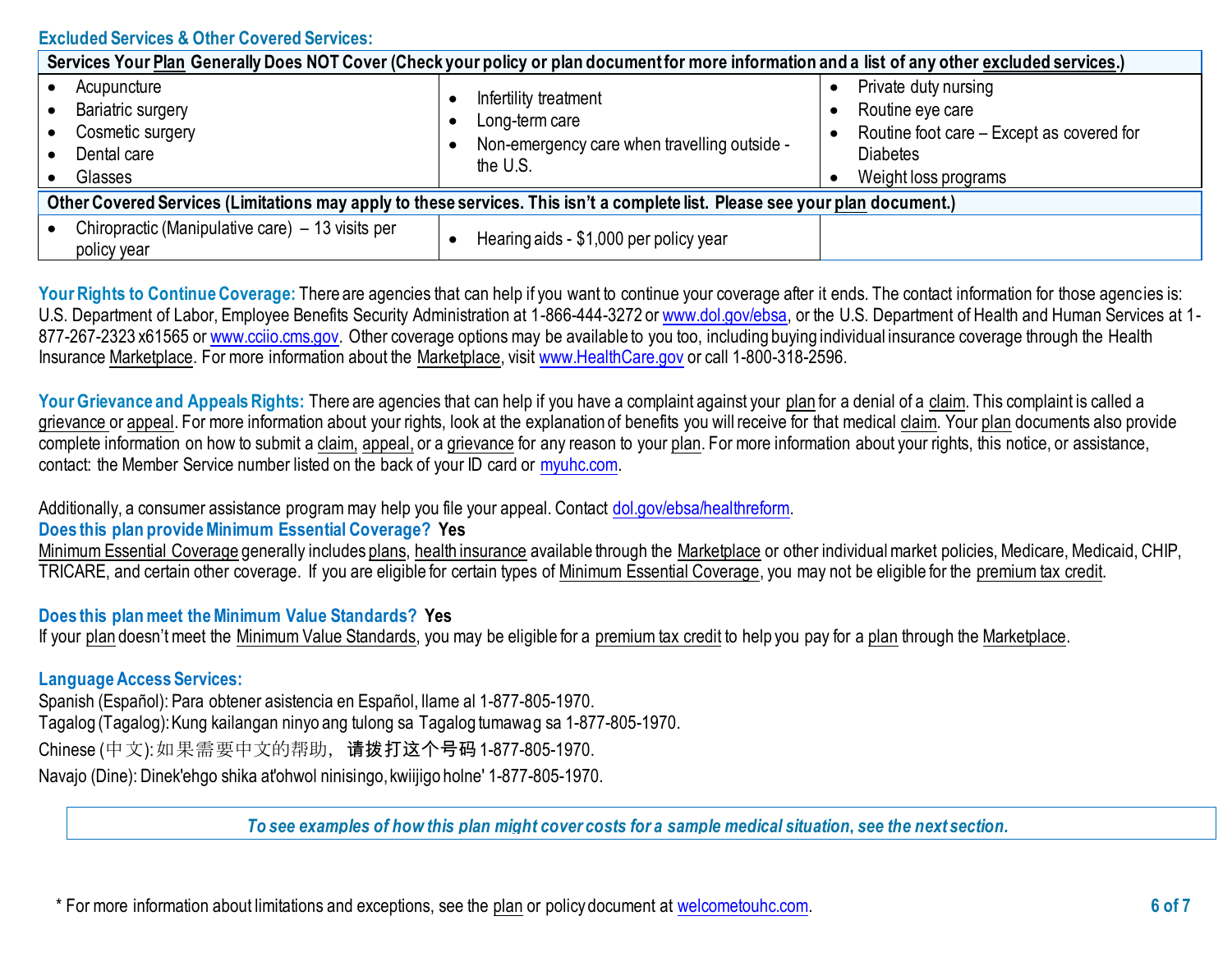## **About these Coverage Examples:**



**This is not a cost estimator.** Treatments shown are just examples of how this planmight cover medical care. Your actual costs will be different depending on the actual care you receive, the prices your providers charge, and many other factors. Focus on the cost sharing amounts (deductibles, copayments and coinsurance) and excluded services under the plan. Use this information to compare the portion of costs you might pay under different health plans. Please note these coverage examples are based on self-only coverage.

| Peg is Having a Baby<br>(9 months of in-network pre-natal care and a<br>hospital delivery)                                                                                                                                                                                    |                                 | <b>Managing Joe's type 2 Diabetes</b><br>(a year of routine in-network care of a well-<br>controlled condition)                                                                                                         |                                 | <b>Mia's Simple Fracture</b><br>(in-network emergency room visit and<br>follow up care)                                                                                                                         |                                 |
|-------------------------------------------------------------------------------------------------------------------------------------------------------------------------------------------------------------------------------------------------------------------------------|---------------------------------|-------------------------------------------------------------------------------------------------------------------------------------------------------------------------------------------------------------------------|---------------------------------|-----------------------------------------------------------------------------------------------------------------------------------------------------------------------------------------------------------------|---------------------------------|
| The plan's overall deductible<br>■ Specialist copay<br>$\blacksquare$ Hospital (facility) copay<br>Other coinsurance                                                                                                                                                          | \$1,750<br>\$65<br>\$200<br>20% | $\blacksquare$ The plan's overall deductible<br>■ Specialist copay<br>$\blacksquare$ Hospital (facility) copay<br>Other coinsurance                                                                                     | \$1,750<br>\$65<br>\$200<br>20% | $\blacksquare$ The plan's overall deductible<br><b>Specialist copay</b><br>■ Hospital (facility) copay<br>Other coinsurance                                                                                     | \$1,750<br>\$65<br>\$200<br>20% |
| This EXAMPLE event includes services like:<br>Specialist office visits (pre-natal care)<br><b>Childbirth/Delivery Professional Services</b><br><b>Childbirth/Delivery Facility Services</b><br>Diagnostic tests (ultrasounds and blood work)<br>Specialist visit (anesthesia) |                                 | This EXAMPLE event includes services like:<br>Primary care physician office visits (including disease<br>education)<br>Diagnostic tests (blood work)<br>Prescription drugs<br>Durable medical equipment (glucose meter) |                                 | This EXAMPLE event includes services like:<br>Emergency room care (including medical supplies)<br>Diagnostic test (x-ray)<br>Durable medical equipment (crutches)<br>Rehabilitation services (physical therapy) |                                 |
| <b>Total Example Cost</b>                                                                                                                                                                                                                                                     | \$12,700                        | <b>Total Example Cost</b>                                                                                                                                                                                               | \$5,600                         | <b>Total Example Cost</b>                                                                                                                                                                                       | \$2,800                         |
| In this example, Peg would pay:                                                                                                                                                                                                                                               |                                 | In this example, Joe would pay:                                                                                                                                                                                         |                                 | In this example, Mia would pay:                                                                                                                                                                                 |                                 |
| <b>Cost Sharing</b>                                                                                                                                                                                                                                                           |                                 | <b>Cost Sharing</b>                                                                                                                                                                                                     |                                 | <b>Cost Sharing</b>                                                                                                                                                                                             |                                 |
| <b>Deductibles</b>                                                                                                                                                                                                                                                            | \$1,750                         | Deductibles                                                                                                                                                                                                             | \$300                           | <b>Deductibles</b>                                                                                                                                                                                              | \$1,500                         |
| Copayments                                                                                                                                                                                                                                                                    | \$200                           | Copayments                                                                                                                                                                                                              | \$1,900                         | Copayments                                                                                                                                                                                                      | \$200                           |
| Coinsurance                                                                                                                                                                                                                                                                   | \$100                           | Coinsurance                                                                                                                                                                                                             | \$0                             | Coinsurance                                                                                                                                                                                                     | \$0                             |
| What isn't covered                                                                                                                                                                                                                                                            |                                 | What isn't covered                                                                                                                                                                                                      |                                 | What isn't covered                                                                                                                                                                                              |                                 |
| Limits or exclusions                                                                                                                                                                                                                                                          | \$60                            | Limits or exclusions                                                                                                                                                                                                    | \$30                            | Limits or exclusions                                                                                                                                                                                            | \$0                             |
| The total Peg would pay is                                                                                                                                                                                                                                                    | \$2,110                         | The total Joe would pay is                                                                                                                                                                                              | \$2,230                         | The total Mia would pay is                                                                                                                                                                                      | \$1,700                         |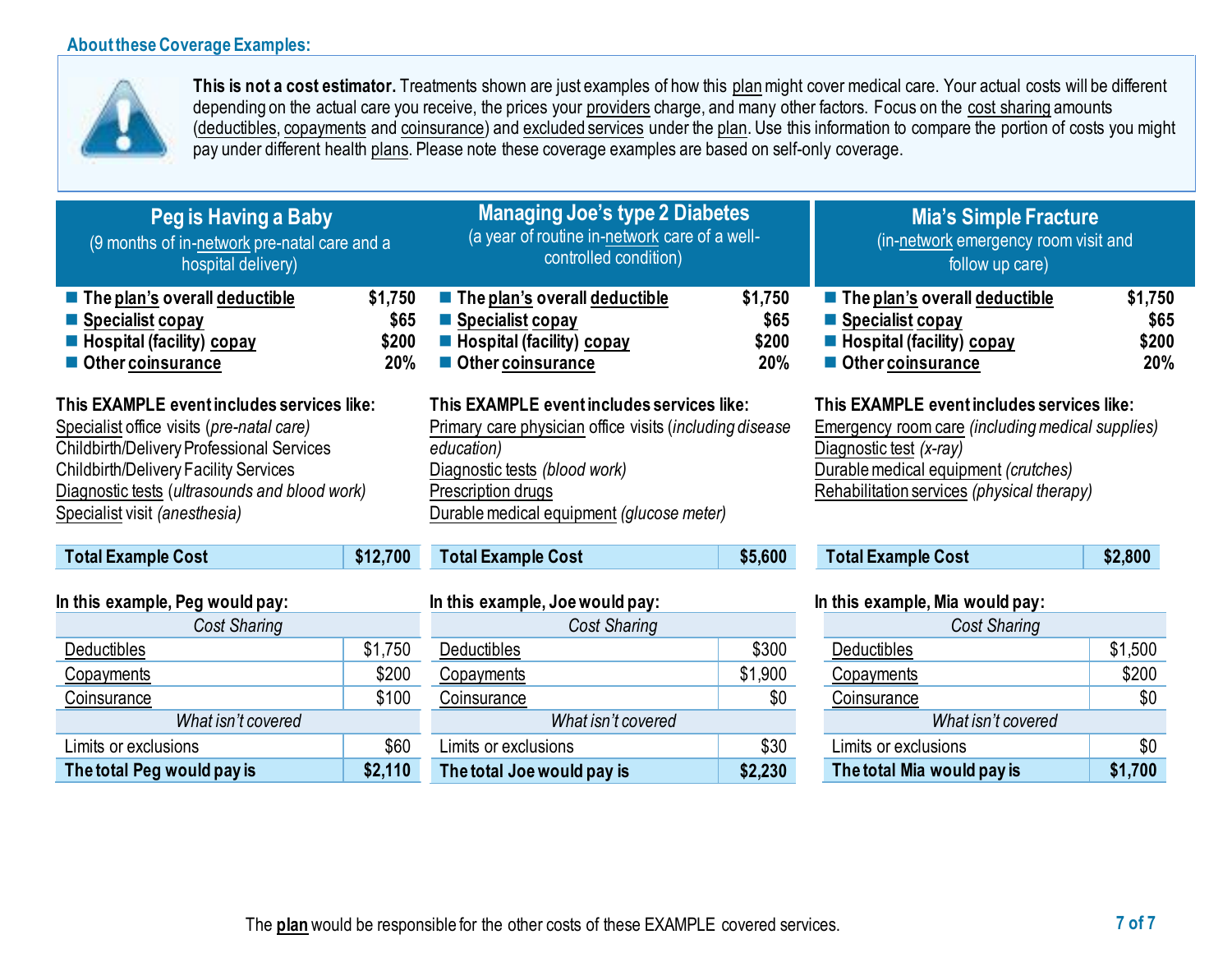We do not treat members differently because of sex, age, race, color, disability or national origin.

If you think you were treated unfairly because of your sex, age, race, color, disability or national origin, you can send a c omplaint to the Civil Rights Coordinator.

**Online: UHC Civil Rights@uhc.com** 

**Mail**: Civil Rights Coordinator. UnitedHealthcare Civil Rights Grievance. P.O. Box 30608 Salt Lake City, UTAH 84130

You must send the complaint within 60 days of when you found out about it. A decision will be sent to you within 30 days. If you disagree with the decision, you have 15 days to ask us to look at it again.

If you need help with your complaint, please call the toll-free number listed within this Summary of Benefits and Coverage (SBC) , TTY 711, Monday through Friday, 8 a.m. to 8 p.m.

You can also file a complaint with the U.S. Dept. of Health and Human Services. **Online:** <https://ocrportal.hhs.gov/ocr/portal/lobby.jsf> Complaint forms are available a[t http://www.hhs.gov/ocr/office/file/index.html](http://www.hhs.gov/ocr/office/file/index.html). **Phone:** Toll-free 1-800-368-1019, 800-537-7697 (TDD) **Mail:** U.S. Dept. of Health and Human Services. 200 Independence Avenue, SW Room 509F, HHH Building Washington, D.C. 20201

We provide free services to help you communicate with us. Such as, letters in other languages or large print. Or, you can ask for an interpreter. To ask for help, please call the number contained within this Summary of Benefits and Coverage (SBC) , TTY 711, Monday through Friday, 8 a.m. to 8 p.m.

ATENCIÓN: Si habla español (Spanish), hay servicios de asistencia de idiomas, sin cargo, a su disposición. Llame al número gratuito que aparece en este Resumen de Beneficios y Cobertura (Summary of Benefits and Coverage, SBC).

請注意:如果您說中文 (Chinese),我們免費為您提供語言協助服務。請撥打本福利和承保摘要(Summary of Benefits and Coverage, SBC) 内所列的免付費電話號碼。

XIN LƯU Ý: Nếu quý vị nói tiếng Việt (Vietnamese), quý vị sẽ được cung cấp dịch vụ trợ giúp về ngôn ngữ miễn phí. Vui lòng gọi số điện thoại miễn phí ghi trong bản Tóm lược về quyền lợi và đài thọ bảo hiểm (Summary of Benefits and Coverage, SBC) này.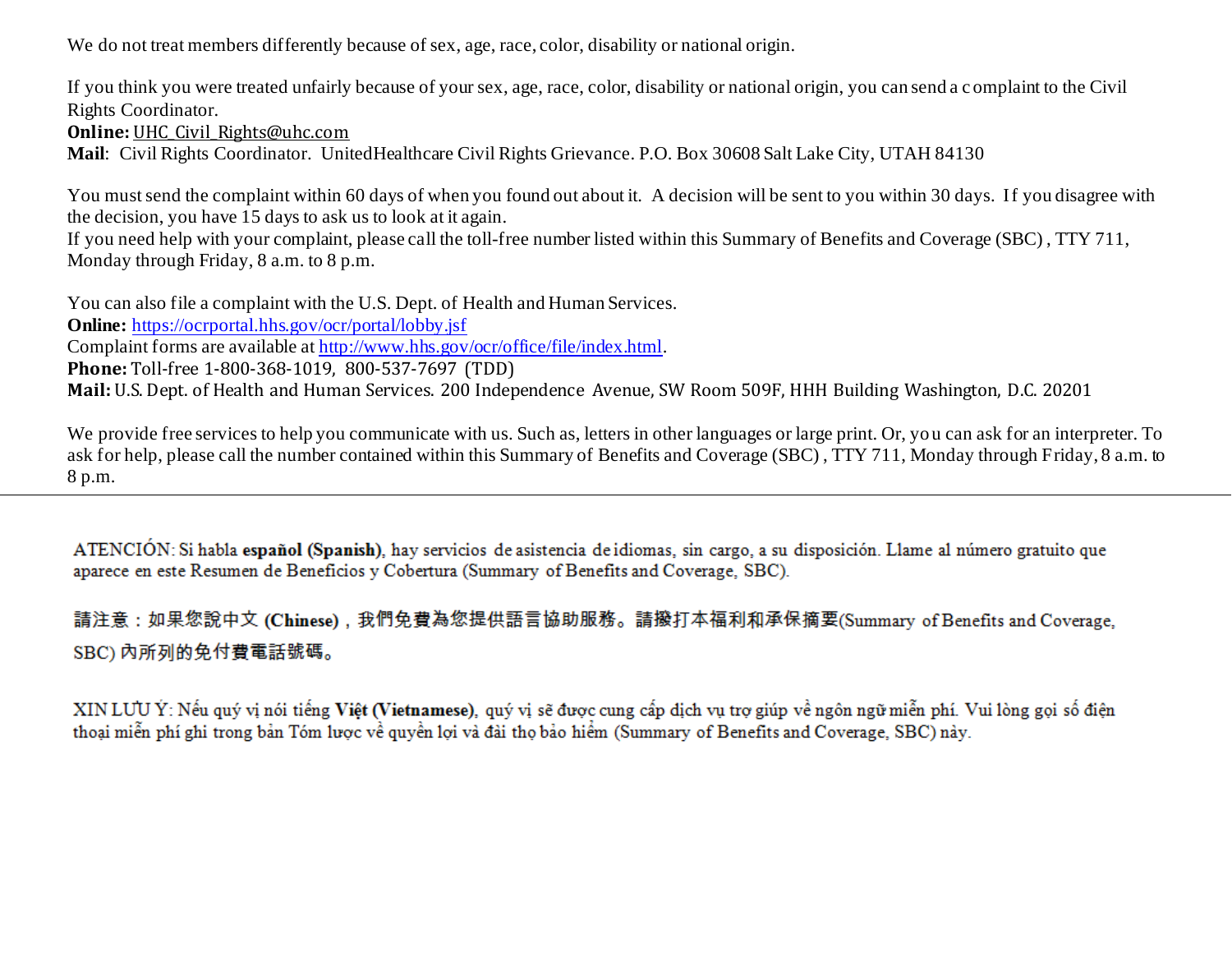알림: 한국어(Korean)를 사용하시는 경우 언어 지원 서비스를 무료로 이용하실 수 있습니다. 본 혜택 및 보장 요약서(Summary of Benefits and Coverage, SBC)에 기재된 무료전화번호로 전화하십시오.

PAUNAWA: Kung nagsasalita ka ng **Tagalog (Tagalog)**, may makukuha kang mga libreng serbisyo ng tulong sa wika. Pakitawagan ang toll-free na numerong nakalista sa Buod na ito ng Mga Benepisyo at Saklaw (Summary of Benefits and Coverage o SBC).

ВНИМАНИЕ: бесплатные услуги перевода доступны для людей, чей родной язык является русском (Russian). Позвоните по бесплатному номеру телефона, указанному в данном «Обзоре льгот и покрытия» (Summary of Benefits and Coverage, SBC).

> تنبيه: إذا كنت تتحدث ا**لعربية (Arabic)**، فإن خدمات المساعدة اللغوية المجانية متاحة لك. يُرجى الاتصال برهَم الهاتف المجاني المدرج بداخل مخلص المزايا والتغطية (Summary of Benefits and Coverage، SBC)

ATANSYON: Si w pale Kreyol ayisyen (Haitian Creole), ou kapab benefisye sèvis ki gratis pou ede w nan lang pa w. Tanpri rele nimewo gratis ki nan Rezime avantaj ak pwoteksyon sa a (Summary of Benefits and Coverage, SBC).

ATTENTION : Si vous parlez francais (French), des services d'aide linguistique vous sont proposés gratuitement. Veuillez appeler le numéro sans frais figurant dans ce Sommaire des prestations et de la couverture (Summary of Benefits and Coverage, SBC).

UWAGA: Jeżeli mówisz po polsku (Polish), udostępniliśmy darmowe usługi tłumacza. Prosimy zadzwonić pod bezpłatny numer podany w niniejszym Zestawieniu świadczeń i refundacji (Summary of Benefits and Coverage, SBC).

ATENCÃO: Se você fala português (Portuguese), contate o servico de assistência de idiomas gratuito. Ligue para o número gratuito listado neste Resumo de Benefícios e Cobertura (Summary of Benefits and Coverage - SBC).

ATTENZIONE: in caso la lingua parlata sia l'italiano (Italian), sono disponibili servizi di assistenza linguistica gratuiti. Chiamate il numero verde indicato all'interno di questo Sommario dei Benefit e della Copertura (Summary of Benefits and Coverage, SBC).

ACHTUNG: Falls Sie Deutsch (German) sprechen, stehen Ihnen kostenlos sprachliche Hilfsdienstleistungen zur Verfügung. Bitte rufen Sie die in dieser Zusammenfassung der Leistungen und Kostenübernahmen (Summary of Benefits and Coverage, SBC) angegebene gebührenfreie Rufnummer an.

注意事項:日本語 (Japanese)を話される場合、無料の言語支援サービスをご利用いただけます。 本「保障および給付の概要」(Summary of Benefits and Coverage, SBC)に記載されているフリー ダイヤルにてお電話ください。